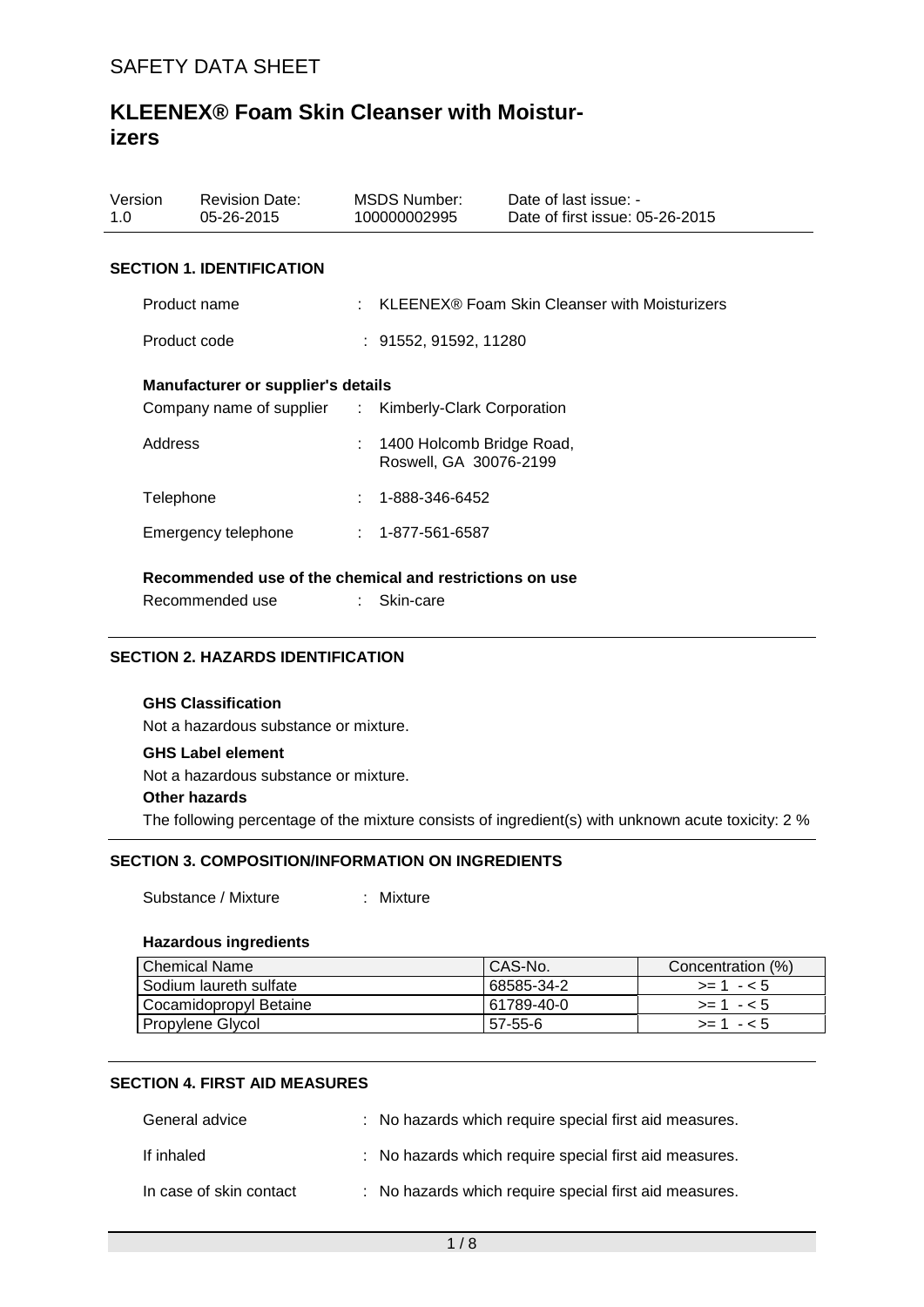| Version<br>1.0                                                    |  | <b>Revision Date:</b><br>05-26-2015    |                                                                                               | MSDS Number:<br>100000002995                           | Date of last issue: -<br>Date of first issue: 05-26-2015 |
|-------------------------------------------------------------------|--|----------------------------------------|-----------------------------------------------------------------------------------------------|--------------------------------------------------------|----------------------------------------------------------|
| In case of eye contact                                            |  |                                        | : Flush eyes with water as a precaution.<br>If eye irritation persists, consult a specialist. |                                                        |                                                          |
| If swallowed                                                      |  | : Do NOT induce vomiting.              |                                                                                               |                                                        |                                                          |
| Most important symptoms<br>and effects, both acute and<br>delayed |  | $\therefore$ No information available. |                                                                                               |                                                        |                                                          |
| Notes to physician                                                |  |                                        |                                                                                               | : No hazards which require special first aid measures. |                                                          |

### **SECTION 5. FIRE-FIGHTING MEASURES**

| Suitable extinguishing media                      | : Use extinguishing measures that are appropriate to local<br>circumstances and the surrounding environment.           |
|---------------------------------------------------|------------------------------------------------------------------------------------------------------------------------|
| Specific hazards during fire<br>fighting          | : No information available.                                                                                            |
| Hazardous combustion prod-<br>ucts                | : Carbon monoxide, carbon dioxide and unburned<br>hydrocarbons (smoke).                                                |
| Further information                               | : Fire residues and contaminated fire extinguishing water must<br>be disposed of in accordance with local regulations. |
| Special protective equipment<br>for fire-fighters | : In the event of fire, wear self-contained breathing apparatus.                                                       |

### **SECTION 6. ACCIDENTAL RELEASE MEASURES**

| Personal precautions, protec-<br>tive equipment and emer-<br>gency procedures | : Material can create slippery conditions.              |
|-------------------------------------------------------------------------------|---------------------------------------------------------|
| Environmental precautions                                                     | : No special environmental precautions required.        |
| Methods and materials for<br>containment and cleaning up                      | : Wipe up with absorbent material (e.g. cloth, fleece). |

#### **SECTION 7. HANDLING AND STORAGE**

| Advice on protection against<br>fire and explosion | : Normal measures for preventive fire protection.                      |
|----------------------------------------------------|------------------------------------------------------------------------|
| Advice on safe handling                            | : No special handling advice required.                                 |
| Conditions for safe storage                        | : Keep container tightly closed in a dry and well-ventilated<br>place. |
| Materials to avoid                                 | : No special restrictions on storage with other products.              |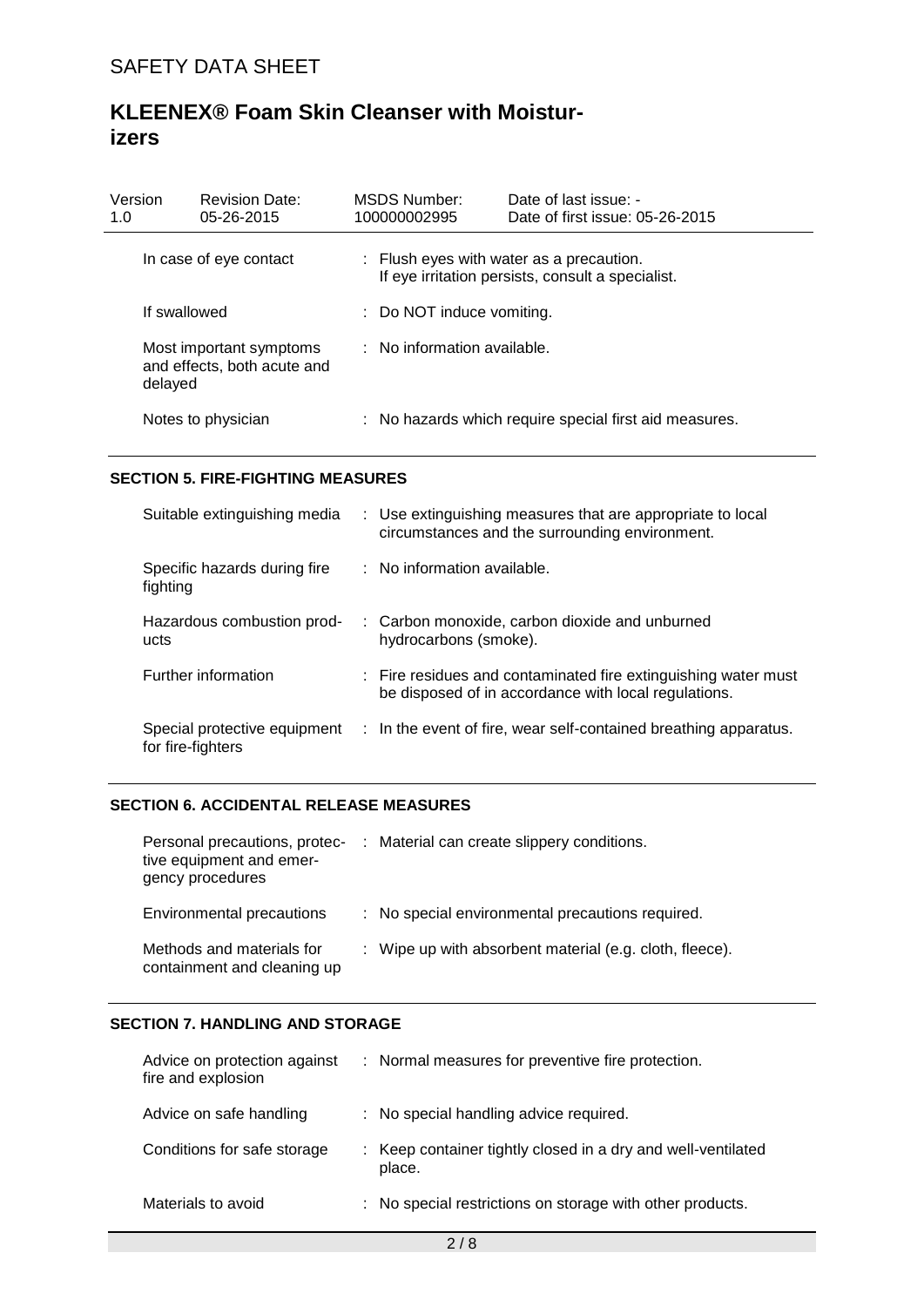| Version | <b>Revision Date:</b> | MSDS Number: | Date of last issue: -           |
|---------|-----------------------|--------------|---------------------------------|
| 1.0     | 05-26-2015            | 100000002995 | Date of first issue: 05-26-2015 |

#### **SECTION 8. EXPOSURE CONTROLS/PERSONAL PROTECTION**

#### **Ingredients with workplace control parameters**

| Ingredients      | CAS-No. | Value type<br>(Form of<br>exposure) | Control parame-<br>ters / Permissible<br>concentration | <b>Basis</b> |
|------------------|---------|-------------------------------------|--------------------------------------------------------|--------------|
| Propylene Glycol | 57-55-6 | TWA                                 | 10 mg/m $3$                                            | US WEEL      |

#### **Hazardous components without workplace control parameters**

| Ingredients            | CAS-No.    |
|------------------------|------------|
| Sodium laureth sulfate | 68585-34-2 |
| Cocamidopropyl Betaine | 61789-40-0 |

## **Personal protective equipment**

| Respiratory protection   | : not required under normal use |
|--------------------------|---------------------------------|
| Eye protection           | : not required under normal use |
| Skin and body protection | : not required under normal use |

### **SECTION 9. PHYSICAL AND CHEMICAL PROPERTIES**

| Appearance                          | liquid               |
|-------------------------------------|----------------------|
| Color                               | light pink           |
| Odor                                | pleasant             |
| Odor Threshold                      | : Not relevant       |
| рH                                  | $: 5.0 - 6.0$        |
| Melting point/range                 | : $<$ -2 °C          |
| Boiling point/boiling range         | : No data available  |
| Flash point                         | : does not flash     |
| Solubility(ies)<br>Water solubility | : completely soluble |

### **SECTION 10. STABILITY AND REACTIVITY**

| Reactivity         | : Stable under recommended storage conditions.        |
|--------------------|-------------------------------------------------------|
| Chemical stability | : No decomposition if stored and applied as directed. |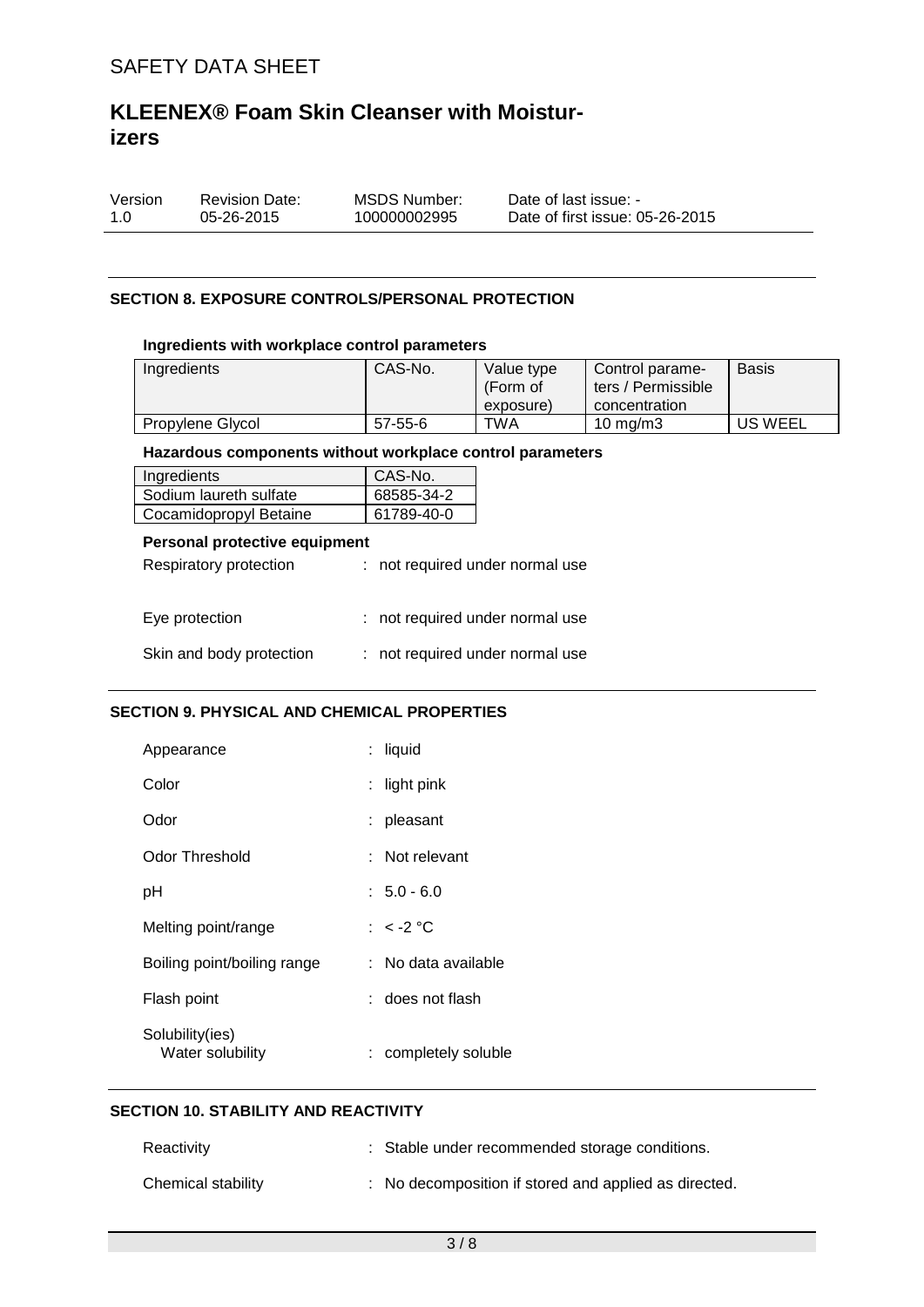| Version<br>1.0 |          | <b>Revision Date:</b><br>05-26-2015 | MSDS Number:<br>100000002995   | Date of last issue: -<br>Date of first issue: 05-26-2015 |
|----------------|----------|-------------------------------------|--------------------------------|----------------------------------------------------------|
|                | tions    | Possibility of hazardous reac-      |                                | : No hazards to be specially mentioned.                  |
|                |          | Conditions to avoid                 | $\therefore$ No data available |                                                          |
|                |          | Incompatible materials              | $:$ None.                      |                                                          |
|                | products | Hazardous decomposition             |                                | : Stable under recommended storage conditions.           |

### **SECTION 11. TOXICOLOGICAL INFORMATION**

| <b>Acute toxicity</b>                                                                                       |                                                                          |
|-------------------------------------------------------------------------------------------------------------|--------------------------------------------------------------------------|
| <b>Product:</b><br>Acute oral toxicity                                                                      | : Acute toxicity estimate: $> 5,000$ mg/kg<br>Method: Calculation method |
| Ingredients:<br><b>Propylene Glycol:</b><br>Acute oral toxicity                                             | (Rat, male and female): 22,000 mg/kg                                     |
| <b>Skin corrosion/irritation</b>                                                                            |                                                                          |
| <b>Product:</b><br>Result: No skin irritation                                                               |                                                                          |
| Ingredients:<br><b>Cocamidopropyl Betaine:</b><br><b>Result: Skin irritation</b>                            |                                                                          |
| <b>Propylene Glycol:</b><br>Species: Rabbit<br>Result: No skin irritation                                   |                                                                          |
| Serious eye damage/eye irritation                                                                           |                                                                          |
| <b>Product:</b><br>Result: No eye irritation                                                                |                                                                          |
| Ingredients:<br><b>Cocamidopropyl Betaine:</b><br>Result: Eye irritation                                    |                                                                          |
| <b>Propylene Glycol:</b><br>Species: Rabbit<br>Result: No eye irritation<br>Method: OECD Test Guideline 405 |                                                                          |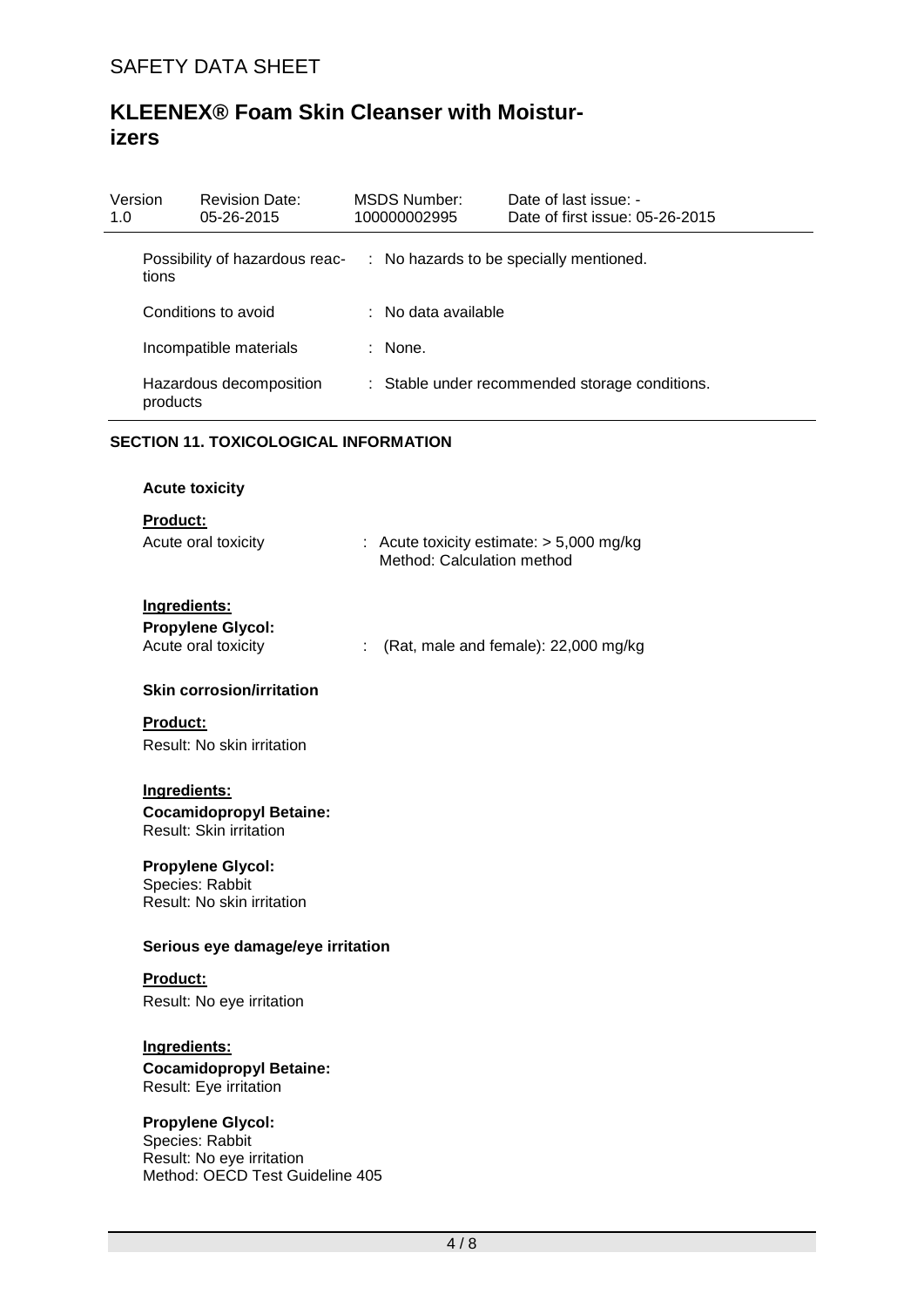| Version<br>1.0  | <b>Revision Date:</b><br>05-26-2015                                             | MSDS Number:<br>100000002995 | Date of last issue: -<br>Date of first issue: 05-26-2015 |  |  |  |
|-----------------|---------------------------------------------------------------------------------|------------------------------|----------------------------------------------------------|--|--|--|
|                 | Respiratory or skin sensitization                                               |                              |                                                          |  |  |  |
| <b>Product:</b> |                                                                                 |                              |                                                          |  |  |  |
|                 | Remarks: Based on available data, the classification criteria are not met       |                              |                                                          |  |  |  |
|                 |                                                                                 |                              |                                                          |  |  |  |
|                 | Ingredients:                                                                    |                              |                                                          |  |  |  |
|                 | <b>Cocamidopropyl Betaine:</b>                                                  |                              |                                                          |  |  |  |
|                 | Result: Does not cause skin sensitization.                                      |                              |                                                          |  |  |  |
|                 | <b>Propylene Glycol:</b><br>Method: OECD Test Guideline 406<br>Result: negative |                              |                                                          |  |  |  |

| Carcinogenicity |                                                                                                                                                                |
|-----------------|----------------------------------------------------------------------------------------------------------------------------------------------------------------|
| <b>IARC</b>     | No ingredient of this product present at levels greater than or<br>equal to 0.1% is identified as probable, possible or confirmed<br>human carcinogen by IARC. |
| <b>OSHA</b>     | No ingredient of this product present at levels greater than or<br>equal to 0.1% is identified as a carcinogen or potential carcino-<br>gen by OSHA.           |
| <b>NTP</b>      | No ingredient of this product present at levels greater than or<br>equal to 0.1% is identified as a known or anticipated carcinogen<br>by NTP.                 |

## **Further information**

#### **Product:**

Remarks: The product contains no substances which at their given concentration, are considered to be hazardous to health.

# **SECTION 12. ECOLOGICAL INFORMATION**

| <b>Ecotoxicity</b>                                                 |                                                   |
|--------------------------------------------------------------------|---------------------------------------------------|
| <b>Product:</b><br>Toxicity to fish                                | Remarks: No data available                        |
| Ingredients:<br><b>Cocamidopropyl Betaine:</b><br>Toxicity to fish | : $LC50$ (Fish): 1.11 mg/l<br>Exposure time: 96 h |
| Toxicity to daphnia and other<br>aquatic invertebrates             | : EC50: 1.9 mg/l<br>Exposure time: 48 h           |
| Toxicity to algae                                                  | : EC50: 5.6 mg/l                                  |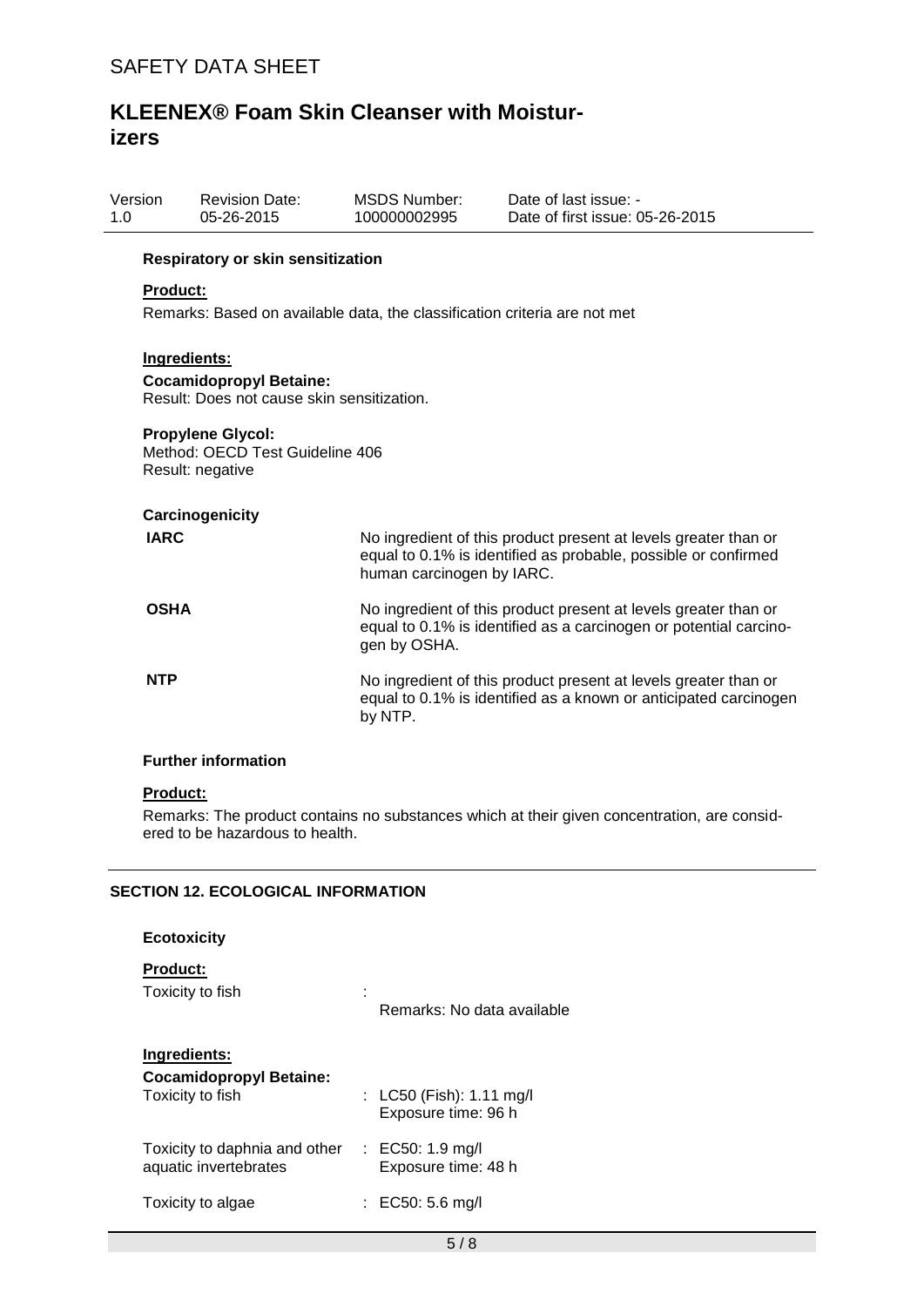| Version<br>1.0 | <b>Revision Date:</b><br>05-26-2015                                                          | <b>MSDS Number:</b><br>100000002995               | Date of last issue: -<br>Date of first issue: 05-26-2015        |
|----------------|----------------------------------------------------------------------------------------------|---------------------------------------------------|-----------------------------------------------------------------|
|                |                                                                                              | Exposure time: 72 h                               |                                                                 |
|                | <b>Propylene Glycol:</b><br>Toxicity to fish                                                 | : LC50 (Fish): 40,613 mg/l<br>Exposure time: 96 h |                                                                 |
|                | Toxicity to daphnia and other<br>aquatic invertebrates                                       | : EC50: 18,340 mg/l<br>Exposure time: 48 h        |                                                                 |
|                | <b>Persistence and degradability</b>                                                         |                                                   |                                                                 |
|                | <b>Product:</b><br>Biodegradability                                                          |                                                   | : Remarks: No information available.                            |
|                | Ingredients:<br><b>Cocamidopropyl Betaine:</b><br>Biodegradability                           | : Result: Readily biodegradable.                  |                                                                 |
|                | <b>Bioaccumulative potential</b>                                                             |                                                   |                                                                 |
|                | <b>Product:</b><br><b>Bioaccumulation</b>                                                    | : Remarks: No data available                      |                                                                 |
|                | Ingredients:<br><b>Cocamidopropyl Betaine:</b><br>Partition coefficient: n-<br>octanol/water | : Remarks: Not applicable                         |                                                                 |
|                | <b>Mobility in soil</b>                                                                      |                                                   |                                                                 |
|                | <b>Product:</b><br>Distribution among environ-<br>mental compartments                        | : Remarks: No data available                      |                                                                 |
|                | Other adverse effects                                                                        |                                                   |                                                                 |
|                | Product:<br>Results of PBT and vPvB<br>assessment                                            | are not met                                       | : Remarks: Based on available data, the classification criteria |
|                | Additional ecological infor-<br>mation                                                       |                                                   | : There is no data available for this product.                  |

## **SECTION 13. DISPOSAL CONSIDERATIONS**

| Disposal methods    |                                                  |
|---------------------|--------------------------------------------------|
| Waste from residues | Dispose of in accordance with local regulations. |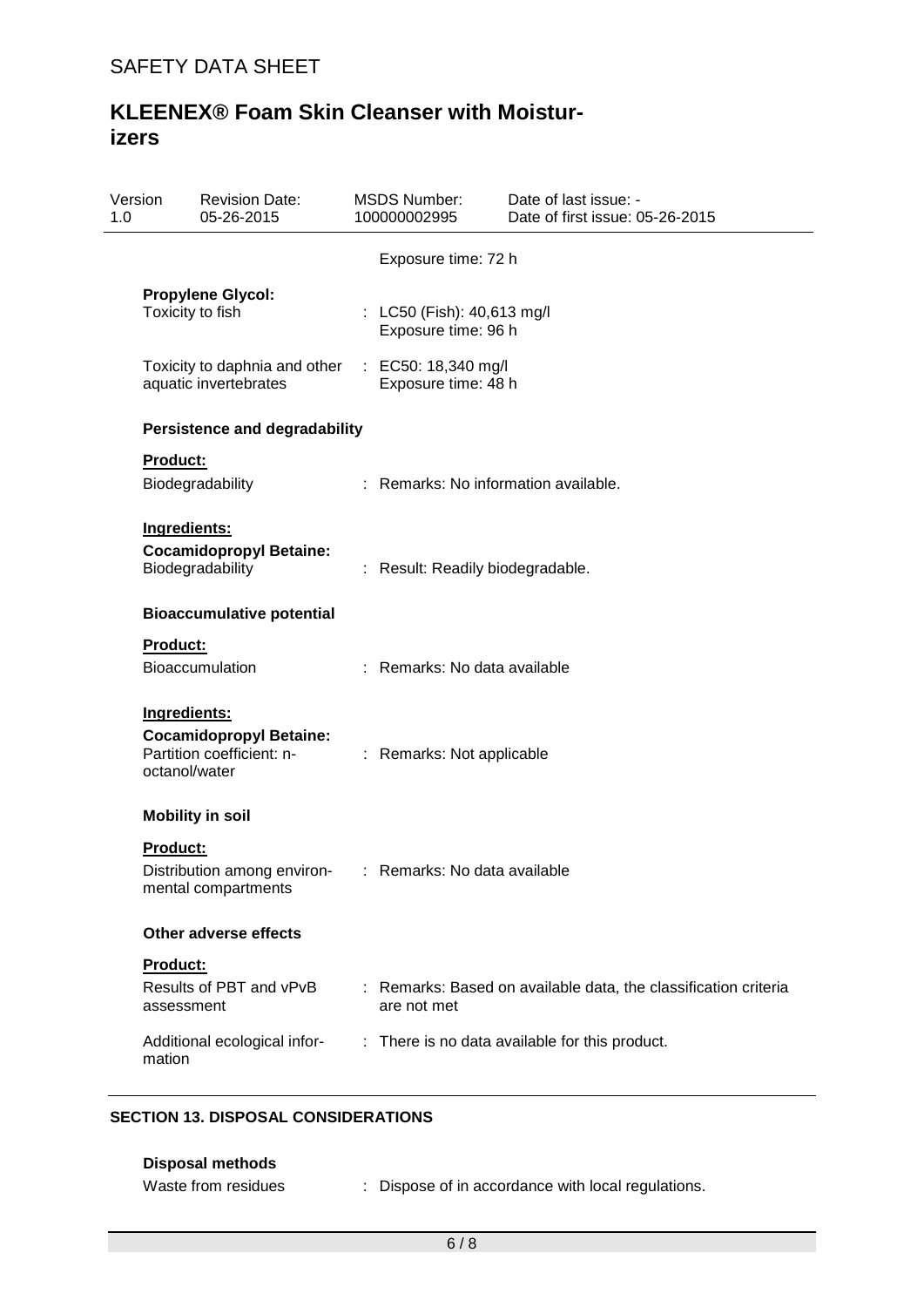| Version<br>1.0 | <b>Revision Date:</b><br>05-26-2015                                                                                       | <b>MSDS Number:</b><br>100000002995 | Date of last issue: -<br>Date of first issue: 05-26-2015                                                                                                                                |  |  |  |
|----------------|---------------------------------------------------------------------------------------------------------------------------|-------------------------------------|-----------------------------------------------------------------------------------------------------------------------------------------------------------------------------------------|--|--|--|
|                | Contaminated packaging<br>: Empty remaining contents.<br>Dispose of as unused product.<br>Do not re-use empty containers. |                                     |                                                                                                                                                                                         |  |  |  |
|                | <b>SECTION 14. TRANSPORT INFORMATION</b>                                                                                  |                                     |                                                                                                                                                                                         |  |  |  |
|                | <b>International Regulation</b>                                                                                           |                                     |                                                                                                                                                                                         |  |  |  |
|                | <b>IATA-DGR</b><br>Not regulated as a dangerous good                                                                      |                                     |                                                                                                                                                                                         |  |  |  |
|                | <b>IMDG-Code</b><br>Not regulated as a dangerous good                                                                     |                                     |                                                                                                                                                                                         |  |  |  |
|                | Not applicable for product as supplied.                                                                                   |                                     | Transport in bulk according to Annex II of MARPOL 73/78 and the IBC Code                                                                                                                |  |  |  |
|                | <b>Domestic regulation</b>                                                                                                |                                     |                                                                                                                                                                                         |  |  |  |
|                | <b>49 CFR</b><br>Not regulated as a dangerous good                                                                        |                                     |                                                                                                                                                                                         |  |  |  |
|                | <b>SECTION 15. REGULATORY INFORMATION</b>                                                                                 |                                     |                                                                                                                                                                                         |  |  |  |
|                | <b>SARA 302</b>                                                                                                           |                                     | : No chemicals in this material are subject to the reporting<br>requirements of SARA Title III, Section 302.                                                                            |  |  |  |
|                | <b>SARA 313</b>                                                                                                           |                                     | This material does not contain any chemical components with<br>known CAS numbers that exceed the threshold (De Minimis)<br>reporting levels established by SARA Title III, Section 313. |  |  |  |
|                | <b>California Prop 65</b>                                                                                                 | reproductive defects.               | This product does not contain any chemicals known to the<br>State of California to cause cancer, birth, or any other                                                                    |  |  |  |
|                | The ingredients of this product are reported in the following inventories:                                                |                                     |                                                                                                                                                                                         |  |  |  |
|                |                                                                                                                           | 1907/2006 (REACH).                  | This mixture contains only ingredients which have been<br>subject to a pre-registration according to Regulation (EU) No.                                                                |  |  |  |

#### **Inventories**

AICS (Australia), DSL (Canada), IECSC (China), REACH (European Union), ENCS (Japan), ISHL (Japan), KECI (Korea), NZIoC (New Zealand), PICCS (Philippines), TSCA (USA)